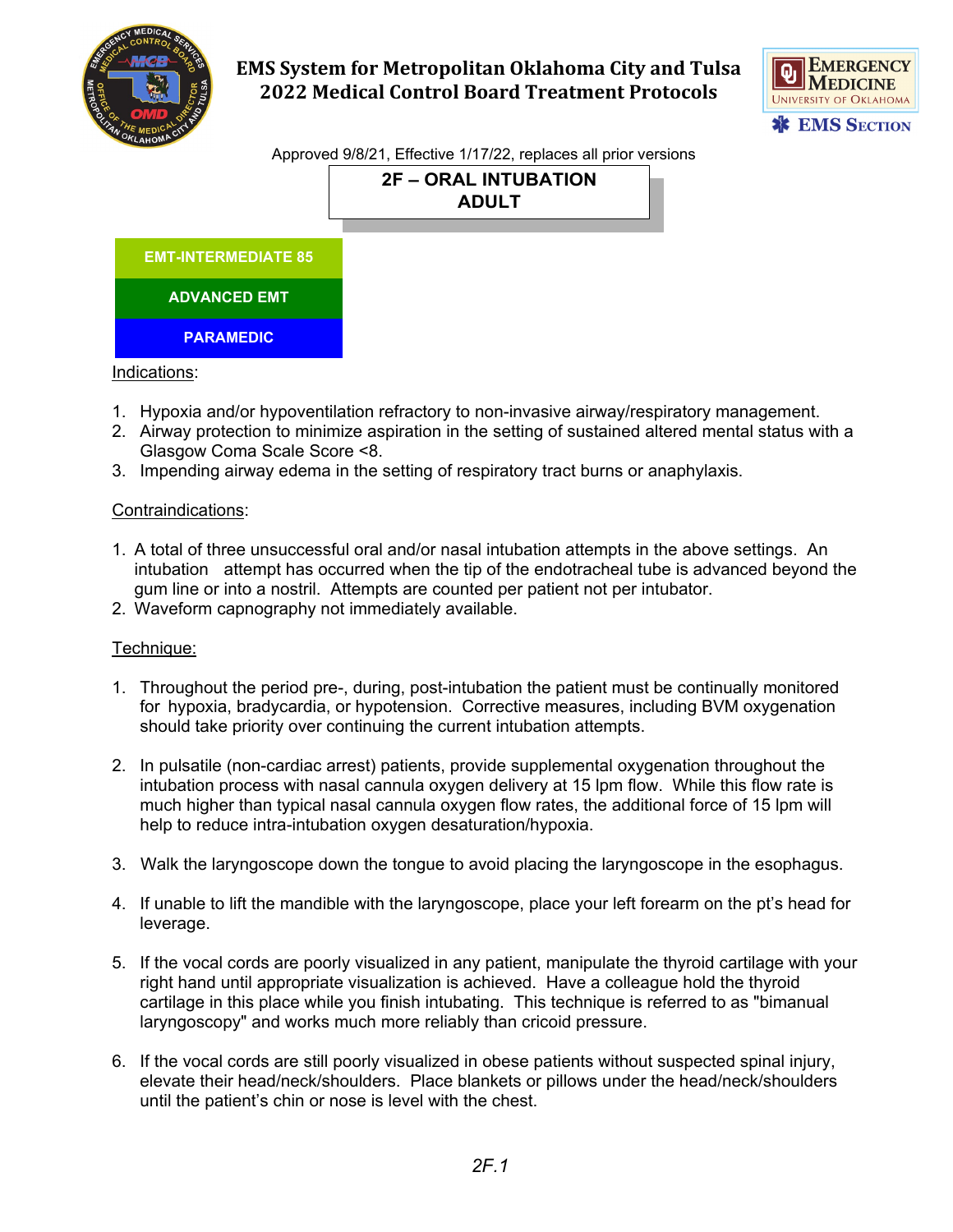



 Approved 9/8/21, Effective 1/17/22, replaces all prior versions **PROTOCOL 2F: Oral Intubation – Adult, cont.**

- 7. If ambient light inhibits visualization of the larynx, block this light by any means possible, including a blanket stretched over your head and the patient's head and neck.
- 8. In adult patients of appropriate size, strong preference is given for using the 8.0 mm endotracheal tube for orotracheal intubation. Use of this sized tube enables inpatient pulmonary care unable to be performed with smaller sized tubes.
- 9. It is strongly recommended the Flex-Guide™ introducer be used during any second intubation attempt.
- 10. It is required the Flex-Guide™ introducer be used during the third intubation attempt.

### The Flex-Guide™ Introducer (also known as the Gum Elastic Bougie):

The Flex-Guide™ Introducer is a single patient use, semi-rigid plastic rod with an angled tip, promoting glottic passage when the vocal cords are incompletely visible during laryngoscopy. A 1 cm wide black band is located along the Flex-Guide™ to help determine correct placement depth. The Flex-Guide™shape and elasticity allow the intubator to feel a "washboard" sensation as the anteriorly-angled tip is advanced down the tracheal rings. Failure to feel a "washboard" sensation indicates inadvertent esophageal placement and the Flex-Guide™ must be fully withdrawn before reattempting placement. The Flex-Guide™ length allows it to be advanced to the carina where resistance is met, also a means of confirming tracheal rather than esophageal placement. Avoid storing the Flex-Guide™ coiled, as it works best in these regards when it is straight. The Flex-Guide™ is contraindicated in patients  $\leq$  16 years of age.



Flex-Guide™ Introducer Technique:

- 1. Advance the angled tip facing anteriorly, with continual visualization by laryngoscopy. Anytime resistance is met, stop advancing and reassess placement - forceful passage can result in perforation of soft tissues.
- 2. Stabilize the Flex-Guide™ when in place, while maintaining laryngoscopy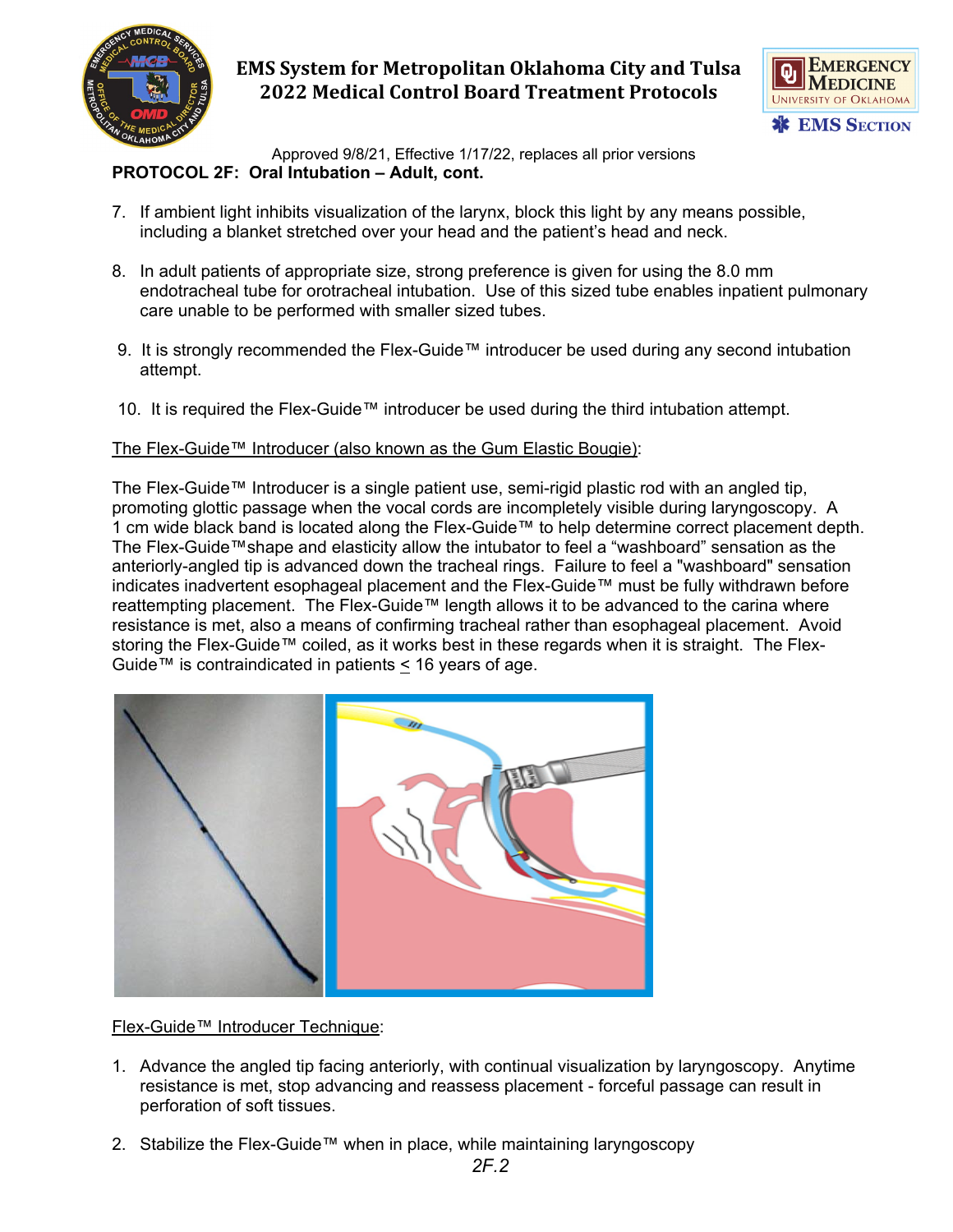



Approved 9/8/21, Effective 1/17/22, replaces all prior versions

## **PROTOCOL 2F: Oral Intubation – Adult, cont.**

- 3. Direct a colleague to slide the endotracheal tube over the Flex-Guide™. He or she stabilizes the proximal end of the Flex-Guide™ as it emerges from the sliding endotracheal tube.
- 4. Take control of the endotracheal tube, sliding it down the Flex-Guide™ length, while being careful to avoid Flex-Guide™ migration. Once the endotracheal tube has passed to an appropriate estimated endotracheal depth, stabilize it while your colleague withdraws the Flex-Guide™ prior to laryngoscope removal

## Confirmation of Oral Endotracheal Placement:

The following sequence is to be used (and its use documented) to verify and maintain correct oral endotracheal placement without fail:

- 1. **Visualization of endotracheal tube passage between the vocal cords.**
- 2. **Detection of End-tidal carbon dioxide.** End-tidal carbon dioxide (EtC02) detection shall be confirmed within 60 seconds of endotracheal tube placement. The capnography adaptor is to be placed at the bag-valve device-endotracheal tube interface for the first ventilation. The normal waveform indicating correct endotracheal placement reflects a rapid upstroke with the beginning of exhalation, the exhalation plateau ending at the point of  $E<sub>1</sub>C<sub>02</sub>$  measurement, and a rapid downstroke with the beginning of inhalation. Any waveform that does not show rhythmic rise and fall correlating with assisted ventilations indicates incorrect tube placement and the tube must be withdrawn. **To be perfectly clear, the use of an endotracheal tube for ongoing oxygenation and ventilation is dependent upon continuously measurable capnography waveforms.** See Protocol 3H-Capnography for discussion of EtCO<sub>2</sub> values.
- 3. **Auscultation. Auscultate the epigastrum.** If epigastric sounds are heard, intubation is to be reattempted. The endotracheal tube placed in the esophagus may be left in place, at the intubator's discretion, until another endotracheal tube is correctly placed and verified. If no epigastric sounds are heard, proceed to **auscultation of the thorax bilaterally.** Breath sounds are best auscultated in the anterior to mid axillary lines. If breath sounds are present on the right and absent on the left, this suggests a right main stem intubation. Withdraw the endotracheal tube 1cm and repeat auscultation. If necessary, the tube may be withdrawn an additional 1-2cm.
- 4. **Assessment of physiologic changes.** These include equal rise and fall of the chest, condensation in the endotracheal tube on exhalation, improvement in the patient's color, and improvement in the patient's respiratory distress or failure.